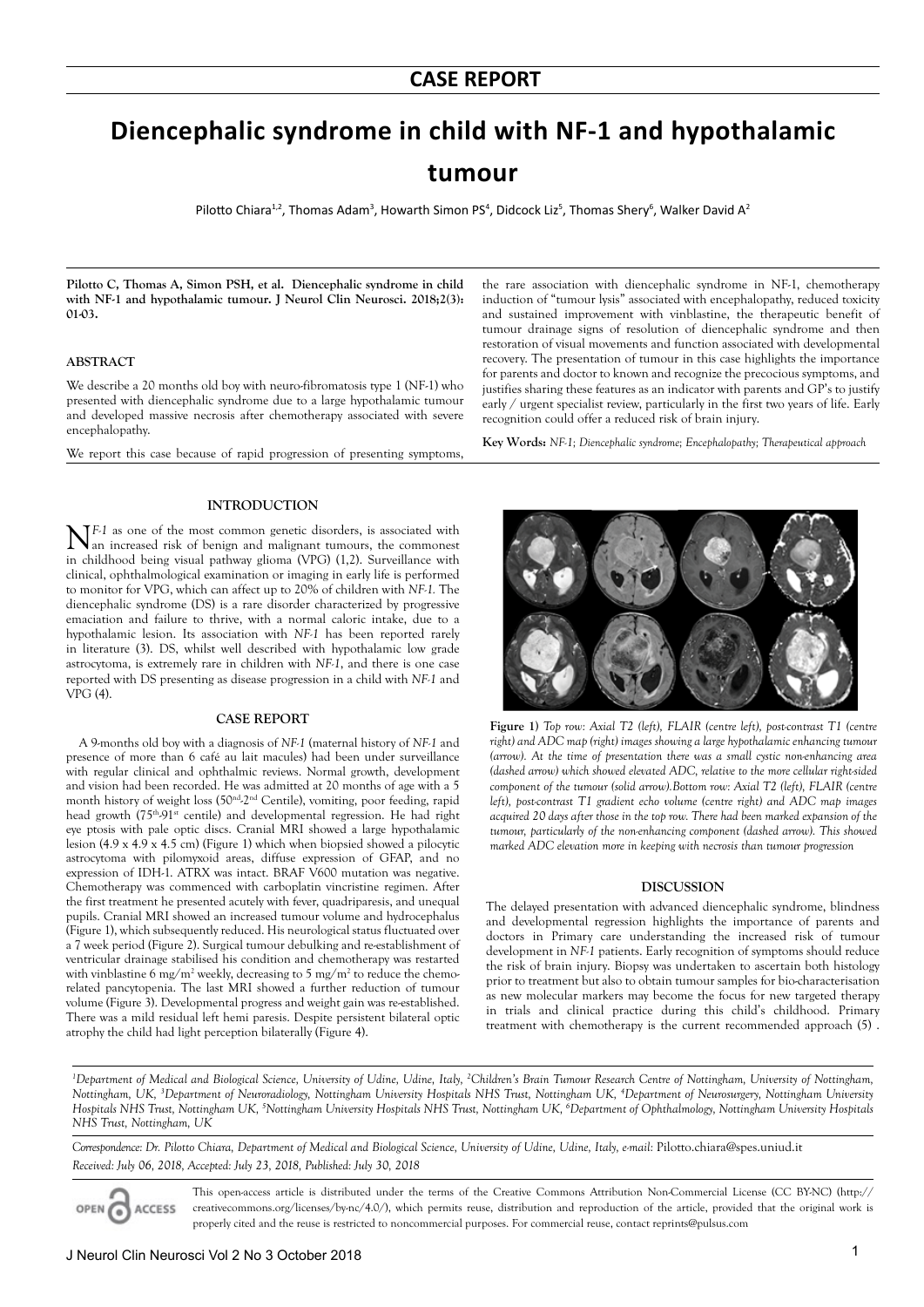

**Figure 2)** *Clinical History*



**Figure 3)** *Axial T2 (top left), FLAIR (top right), post-contrast MPRAGE (bottom*  left) and axial ADC map (bottom right) showing marked reduction in overall size of *the tumour. The non-enhancing necrotic component had markedly reduced leaving a more cellular enhancing residuum with corresponding ADC hypointensity after 3 months of vinblastine treatment*



**Figure 4)** *Time line of visual acuity for both eyes according to LogMAR (CF: ability to count fingers; HM: perceive hand movements; LP: perception of light; NLP: no perception of light)*

Chemotherapy can be expected to offer improvement in DS (>70%) and >80% tumour non-progression rates in children with *NF-1*. However the effects on vision are not well reported (6-10). Vincristine and Carboplatin, whilst the commonest combination for all VPGs, vinblastine monotherapy also has a growing evidence base for *NF-1* associated VPG. The exaggerated tumour necrosis seen here has not be previously reported in either *NF-1*

The imaging showed rapid expansion of the non-enhancing component of the tumour with associated increased diffusivity, in keeping with tumour necrosis rather than progression. This radiological response is frequently encountered following radiotherapy treatment but is extremely unusual after the use of chemotherapeutic agents. In distinction to the usual slow resolution of such findings after radiotherapy, in this case the radiological improvement occurred much more rapidly. In case of clinical doubt, further evaluation using MR perfusion (expected low relative cerebral blood volume) and MR spectroscopy (presence of lipid/macromolecular peak rather than choline elevation) would also be confirmatory.

The clinical improvement that occurred after tumour debulking and shunt revision was characterised by weight gain (from the 5<sup>th</sup> to above the 50th centile), resolution of encephalopathy and progressive recovery of vision. Recovery of weight after treatment of DS is reported within 6 months (13- 15). The neurological recovery with improving of spasticity and recovery of vision was unexpected yet gratifying, fully justifying the attention of the multi-disciplinary brain injury rehabilitation team (16). Seizures were controlled with levitiracetam. Symptoms of spasticity and associated pain were controlled with baclofen infusions, botox injections and neuropathic pain drugs. Hormonal deficiencies were replaced by the endocrine team and rehabilitation specialists sustained programmes of movement and stimulation to maximise attention and daily routines. Nutritional management required a combination of supplementary feeding using oral NG and IV feeding according to requirements.

Visual recovery came last with recovery of ophthalmoplegia and total blindness on initial examination. This is in contrast to studies which suggest that the visual loss is irreversible (17,18). There are studies where less severe vision loss is demonstrated to improve or at least remain stable in 72% of subjects after treatment (19).

### **CONCLUSION**

This child's serious condition at referral represented progressive brain injury which with early warning advice could have been avoided. At the time of diagnosis of *NF-1*, and at subsequent annual reviews, there should be a balanced discussion with parents, explaining that complications are rare, but that unusual symptoms warrant early review by a Doctor with knowledge of *NF-1*. Information on the Headsmart website (20) should be given to parents and sent to GP, although developmental regression has not been recognised as a feature for the under 5 year old group. The association between DS and *NF-1* is rare and may be an indication of enhanced chemosensitivity suggesting a cautious approach to chemotherapy. Where tumour necrosis after chemotherapy had occurred, surgical debulking and shunt revision were helpful interventions. Sustaining an optimistic approach with full rehabilitation and detailed clinical management has allowed recovery with hopeful prognosis, including early signs of partial vision recovery, despite complete blindness at presentation.

### **ACKNOWLEDGMENT**

East Midlands Children and Young People's Integrated Cancer Service (EMCYPICS).

#### **REFERENCES**

- 1. Ferner RE, Gutmann DH. Neurofibromatosis type 1 (NF1): diagnosis and management. Handb Clin Neurol. 2013;115:939-55.
- 2. Bizzarri C, Bottaro G. Endocrine implications of neurofibromatosis 1 in childhood. Horm Res Paediatr. 2015;83(4):232-41.
- 3. Yazici N, Varan A, Akalan N, et al. Diencephalic tumors in children: a 30 year experience of a single institution. Childs Nerv Syst 2011;27(8):1251-6.
- 4. Cavicchiolo ME, Opocher E, Daverio M, et al. Diencephalic syndrome as sign of tumor progression in a child with neurofibromatosis type 1 and optic pathway glioma: a case report. Childs Nerv Syst. 2013;29(10):1941- 45.
- 5. Walker DA, Liu J, Kieran M, et al. A multi-disciplinary consensus statement concerning surgical approaches to low-grade high-grade